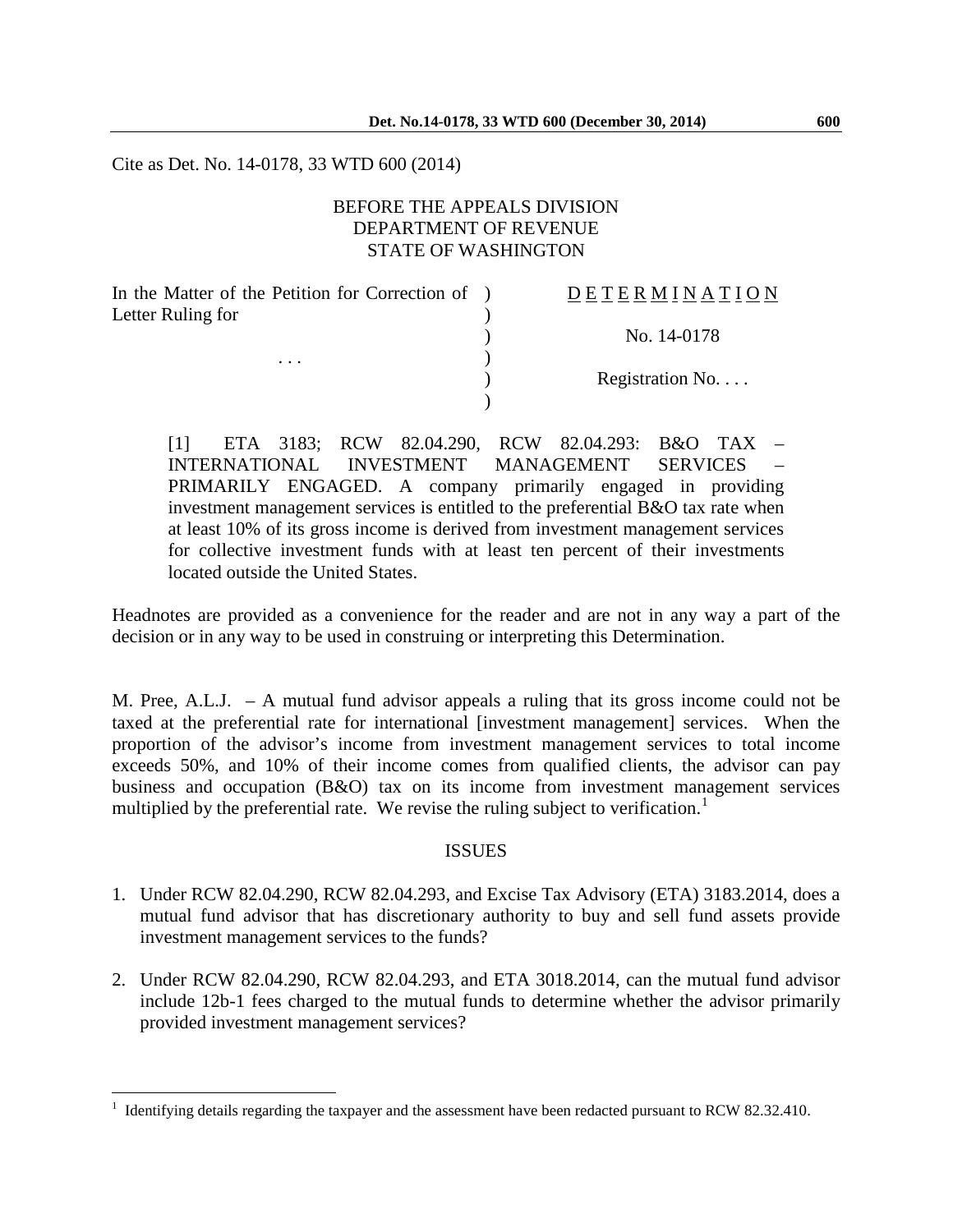# FINDINGS OF FACT

[Taxpayer] provides investment services to five regulated mutual funds. The taxpayer charges the funds management fees, 12b-1 fees, underwriting commissions, accounting fees, transfer agent fees, and other administrative fees. The taxpayer also earns income from other sources for investment services. The taxpayer seeks the international investment management services preferential B&O tax rate under RCW 82.04.290(1), which is lower than the B&O tax rate on services and other business activities, on its income.

The taxpayer wrote the Department of Revenue (Department) seeking a ruling that charges for its services were taxable under the preferential rate for international management investment services. On May 8, 2013, the Department's Taxpayer Information and Education Section (TI&E) responded advising the taxpayer to report its income under the service and other activities business and occupation (B&O) tax classification. The taxpayer appealed the ruling. The taxpayer contends that it meets the requirement of the law and the Department's ETA 3183.2014.

On appeal, the taxpayer states that it has discretionary authority to purchase and sell securities for the funds. As manager of the five funds, the taxpayer states that only it purchases and sells the securities of the funds. The taxpayer provided copies of three investment advisory agreements. One agreement states that the taxpayer has complete and exclusive authority to handle any business for the funds, which the taxpayer considers advantageous for the funds, subject to direction and control of the funds' officers and directors. [Investment Advisor Agreement 1]. Specifically, the taxpayer is authorized to place purchase and sale orders with brokers. *Id.* The taxpayer indicates that only it provides such services for the funds.

The agreement with the second fund  $( \ldots )$  does not give the taxpayer exclusive authority,<sup>[2](#page-1-0)</sup> but it does authorize the taxpayer to, "place orders pursuant to its investment determinations for the Fund either directly with the issuer or with any broker, dealer or futures commission merchant (collectively, a "broker")." [Investment Advisor Agreement 2].

Another agreement with a third fund conferred more general authority to the taxpayer. That agreement employed the taxpayer,

. . . [T]o act as its investment adviser and to manage the investment and reinvestment of the assets of the Fund, and otherwise to administer the Fund's affairs to the extent requested by the Board of Directors of the Fund, all subject to the supervision of the Board of Directors of the Fund and the applicable provisions of the Articles of Incorporation and the Bylaws of the Fund, for the period and on the terms herein set forth.

[Investment Advisor Agreement 3]. We did not receive agreements for the other two funds.

<span id="page-1-0"></span> $2^{2}$  As manager of the fund, the taxpayer states that only it purchases and sells the securities of the fund.  $\overline{a}$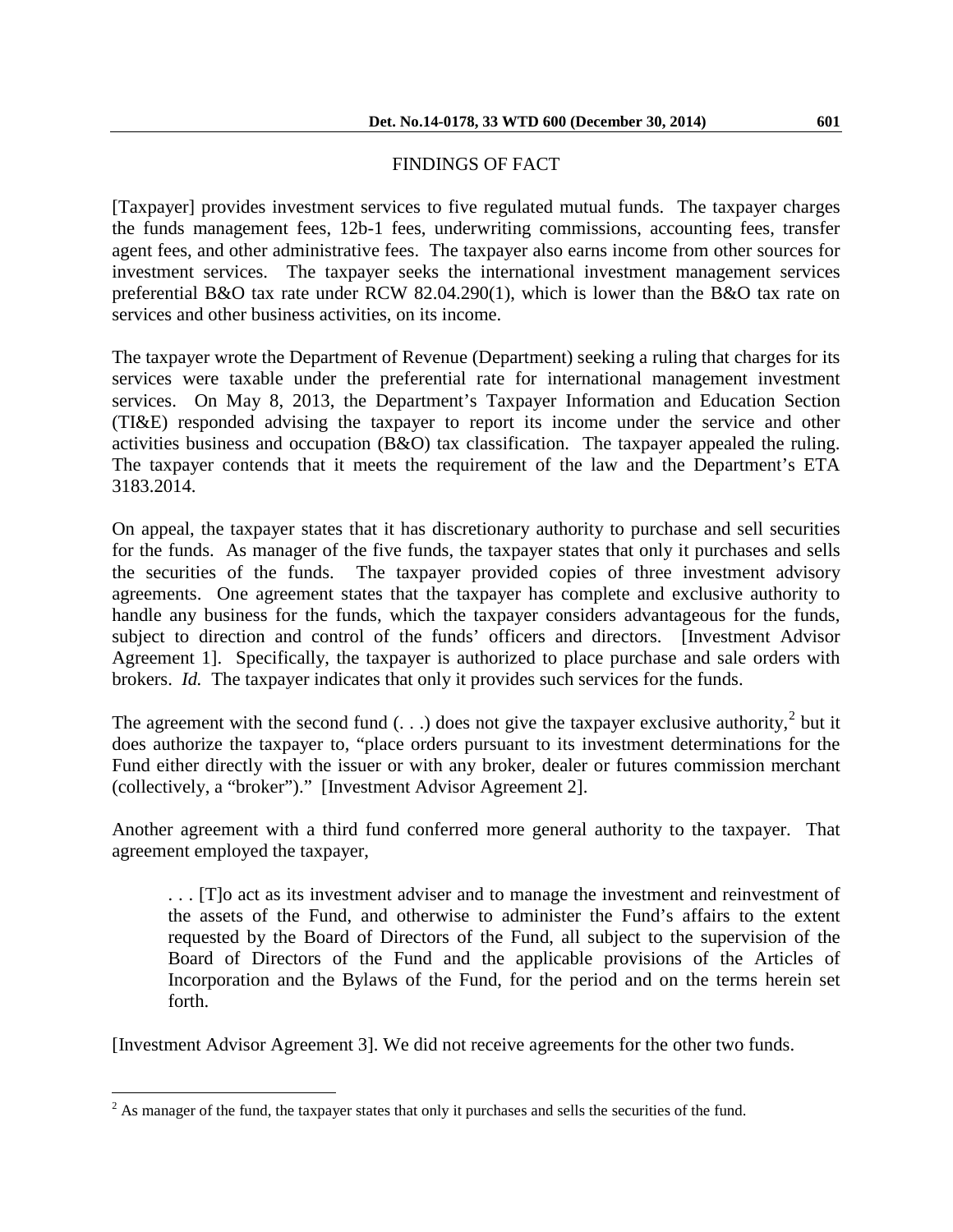On the taxpayer's current, on-line filings with the Securities and Exchange Commission (SEC), Form  $ADV$ ,<sup>[3](#page-2-0)</sup> the taxpayer indicated that it had discretionary authority for 98% of its clients' regulatory assets under its management (Item 5, F.(2)). "Discretionary Authority" is defined in the glossary of terms for the ADV form instructions to mean, "Your firm has discretionary authority if it has the authority to decide which securities to purchase and sell for the client."

http://www.sec.gov/pdf/fadvpo.pdf, Glossary p. 2 (last accessed May 1, 2014). The taxpayer has discretionary authority to decide what securities to purchase and sell for its clients, according to its current filings with the Securities and Exchange Commission.

Given the taxpayer's representation to us and the SEC that it has discretionary authority to purchase and sell securities of the funds, we will consider the taxpayer's ruling request based upon a finding that it does have such authority with respect to the five mutual funds that it currently manages. That finding is subject to future verification.

The taxpayer provided a schedule (Exhibit "A". . . ), which identified and quantified the source and charge for its various services, including management fees, to the mutual funds. In addition to management fees, the schedule also showed separate "12b-1" income, accounting fees, and transfer agent fees from the five funds. The taxpayer also had other income not associated with the mutual funds, including annuities and interest income. In 2012, most of the taxpayer's income was from the mutual funds, but the total of management fees alone was less than half of the taxpayer's total income.

The taxpayer also provided schedules of investments as of December 31, 2012 for each mutual fund that it manages. For four of the mutual funds, the value of the investments comprised of specific securities issued in foreign countries exceeded 10% of the value of those four funds.

The taxpayer states that over 50% (69%) of its worldwide service income came from investment management services, representing its charges to four of the five mutual funds. Those four funds each have at least 10% of their investments in foreign securities issued in foreign countries based on a list provided by the taxpayer, which lists the investments by security, and attributes specific securities to foreign countries. 69% of the taxpayer's total income was derived from those four mutual fund clients in 2012.

Based on the taxpayer's Exhibit A, approximately 47% of the taxpayer's income came from management fees for the five accounts in 2012. Approximately 22% came from 12b-1 fees. The taxpayer totaled management fees, 12b-1 income, transfer fees, underwriting commissions, C share CDSC income, and accounting fees from the four funds where the taxpayer's clients had at least 10% of their investments located outside of the United States. The taxpayer concluded that over 50% of its total income for 2012, or 69%, was qualifying income.

 $\overline{a}$ 

<span id="page-2-0"></span> $3$  Form ADV is the uniform form used by investment advisers to register with both the SEC and state securities authorities.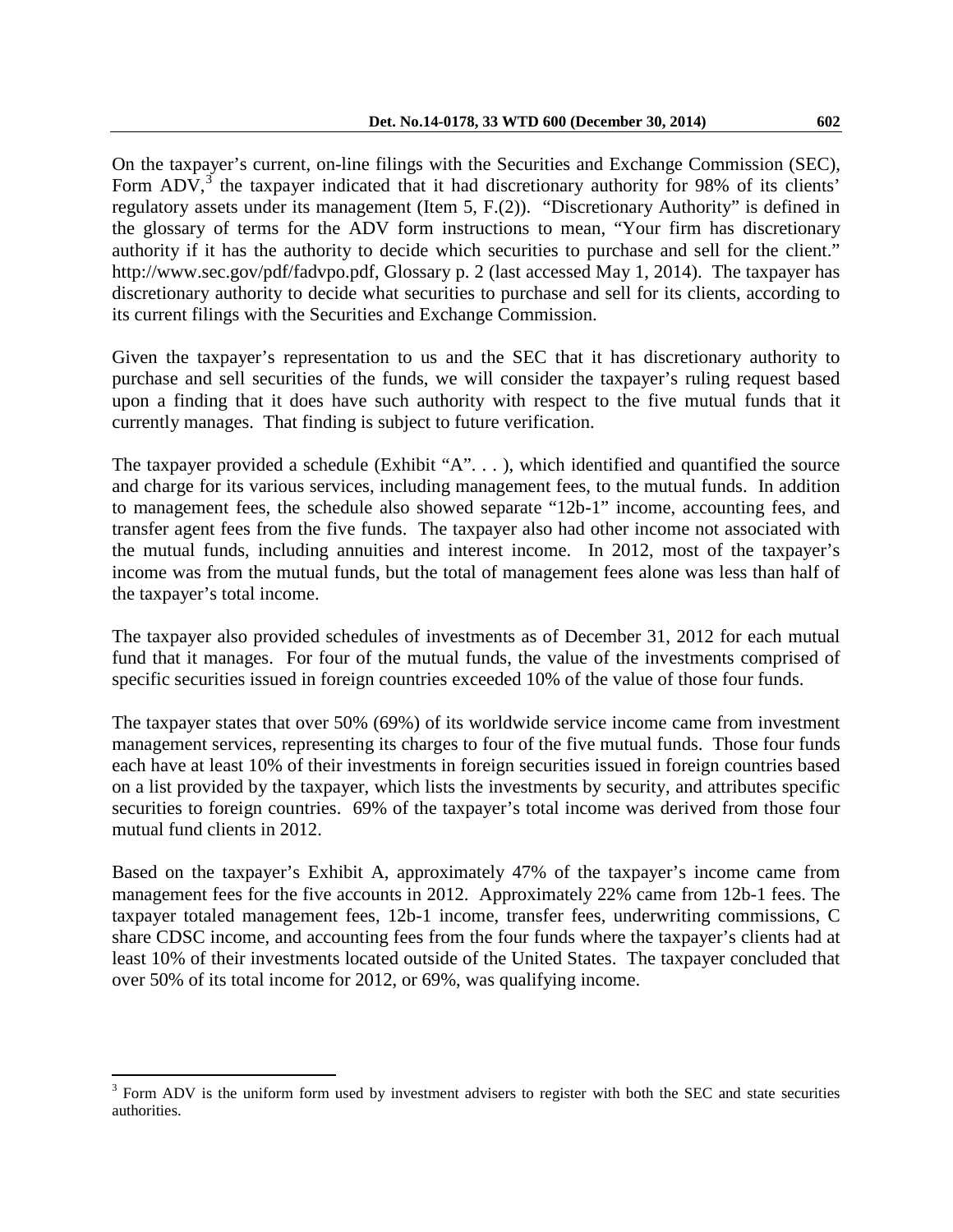## ANALYSIS

Washington imposes a B&O tax "for the act or privilege of engaging in business" in the State of Washington. RCW 82.04.220. Different B&O tax rates apply, depending on the activity. The taxpayer seeks a preferential B&O tax rate under RCW 82.04.290, which provides in subsection (1):

Upon every person engaging within this state in the business of providing international investment management services, as to such persons, the amount of tax with respect to such business shall be equal to the gross income or gross proceeds of sales of the business multiplied by a rate of 0.275 percent.

If we find that the taxpayer is engaged in the business of providing international investment management services, the taxpayer's B&O tax would be computed by multiplying gross income from that business by .00275. RCW 82.04.293(1) explains when a person provides qualifying international investment management services:

A person is engaged in the business of providing international investment management services, if:

(a) Such person is engaged primarily in the business of providing investment management services; and

(b) At least ten percent of the gross income of such person is derived from providing investment management services to any of the following: (i) Persons or collective investment funds residing outside the United States; or (ii) persons or collective investment funds with at least ten percent of their investments located outside the United States.

RCW 82.04.293(2) defines "Investment management services" to mean, "investment research, investment consulting, portfolio management, fund administration, fund distribution, investment transactions, or related investment services." Because the activity being taxed is "investment management services," this definition requires some management component in each of the enumerated services. ETA 3183.2014.

According to its filings with the SEC, the taxpayer's investment advisory agreements give the taxpayer discretionary authority to invest for mutual fund clients under Section  $2(a)(20)(A)$  of the Investment Company Act of 1940 (15 U.S.C. § 80-b-1). The taxpayer is contractually empowered to exercise investment discretion and determine what securities it purchases and sells for the funds.<sup>[4](#page-3-0)</sup> The taxpayer actually uses its discretionary powers to trade the funds' securities.

<span id="page-3-0"></span><sup>&</sup>lt;sup>4</sup> We only have information about this contractual authority for three of the five contracts. We assume, for purposes of this determination, that the taxpayer has this same authority in its other two contracts with mutual funds. Whether the taxpayer has such authority in each of the five contracts is subject to verification by the Department.  $\overline{a}$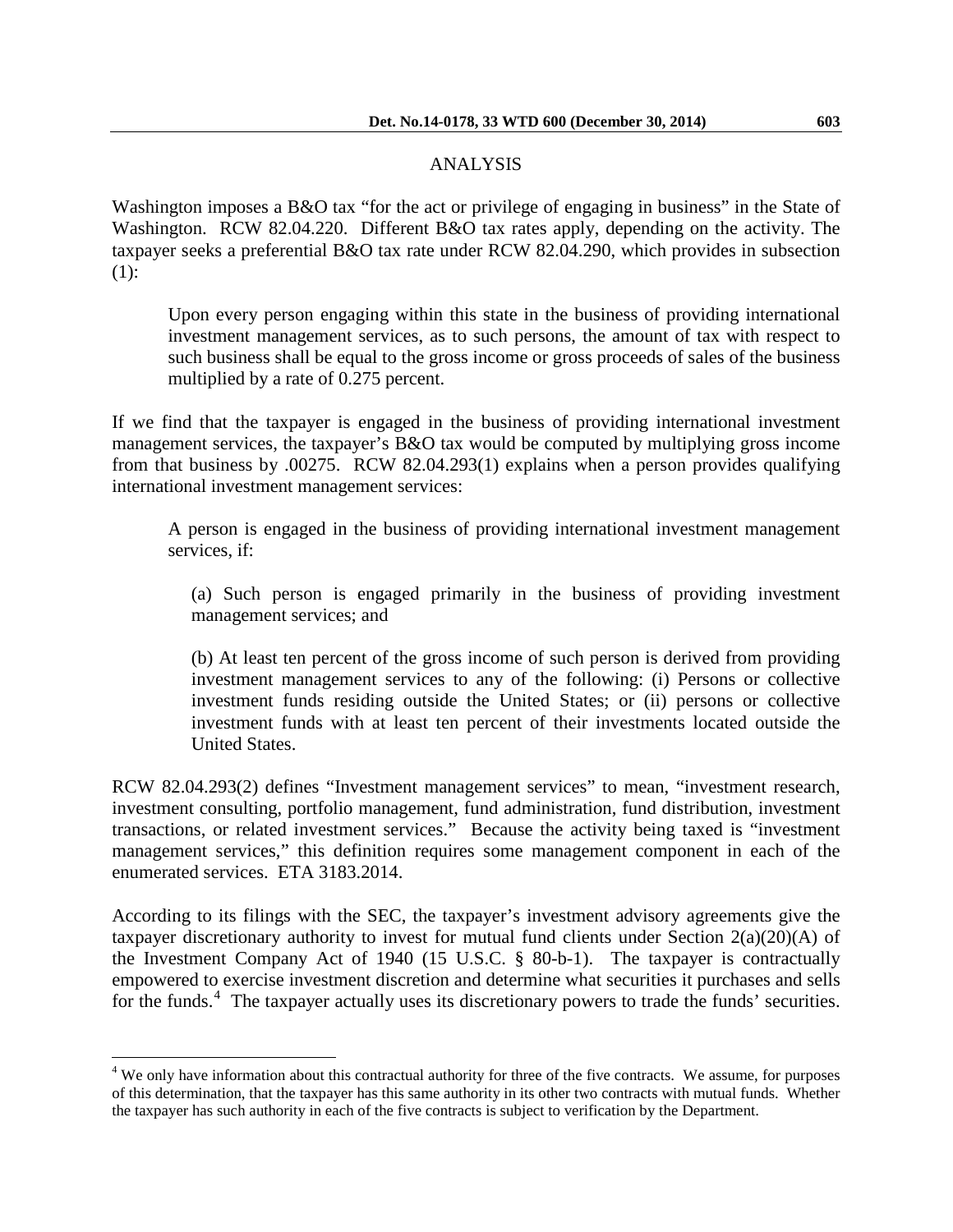Therefore, the taxpayer is engaged in investment management services under RCW 82.04.293(2).

Under RCW 82.04.293(1)(a), a person must be primarily engaged in the business of providing investment management services to receive the preferential B&O tax rate. A person is "primarily" engaged in the business of providing investment management services when more than fifty percent (50%) of that person's activities are investment management services. ETA 3183.2014. If a person's activities are not primarily investment management services, then they cannot qualify for the international investment management services B&O tax rate. *Id.*

The taxpayer contends that over 50% (69%) of its worldwide service income came from investment management services, representing its charges to four of the five mutual funds. In arriving at that figure, the taxpayer included not only management fees on its Exhibit A, but it also includes amounts designated as 12b-1 fees in Exhibit A. "12b-1 fees" are fees paid by the fund out of fund assets to cover distribution expenses and sometimes shareholder service expenses. "12b-1 fees" get their name from the SEC rule that authorizes a fund to pay them. The rule permits a fund to pay distribution fees out of fund assets only if the fund has adopted a plan (12b-1 plan) authorizing their payment. "Distribution fees" include fees paid for marketing and selling fund shares, such as compensating brokers and others who sell fund shares, and paying for advertising, the printing and mailing of prospectuses to new investors, and the printing and mailing of sales literature. *See* http://www.sec.gov/answers/mffees.htm (last visited May 1, 2014).

The amount of 12b-1 fees are relevant to the outcome in the taxpayer's situation because without 12b-1 fees considered to be investment management services, the taxpayer would not qualify as a person engaged primarily (over 50%) in the business of providing investment management services based on its income. The management fees constituted only 47% of the taxpayer's income and the 12b-1 fees represented another 22%. The amount of accounting fees, underwriting commissions, and transfer agent fees were not sufficient when added to the management fees to total over 50% of the taxpayer's income. Therefore, the taxpayer would need to include both the management fees and 12b-1 income as investment management services to exceed [5](#page-4-0)0% of its income to qualify for the preferential rate.<sup>5</sup>

The funds pay the taxpayer to manage their assets. 12b-1 fees are fees paid by the fund out of fund assets to cover distribution expenses and sometimes shareholder service expenses.<sup>[6](#page-4-1)</sup> Because the taxpayer's 12b-1 activities are part of the overall management that the taxpayer performs for the funds, we conclude that the taxpayer's 12b-1 fees are included in the taxpayer's investment management service income. *See* RCW 82.04.293(2). When over 50% of the taxpayer's income is derived from investment management services, the taxpayer is primarily engaged in investment management services under RCW 82.04.293(2)(a).

 $\overline{a}$ 

<span id="page-4-0"></span> $5$  12b-1 fees are not always for investment management services and, if not, they would not be added as investment management services in the computation. 12b-1 activities must be an extension of management services to be included as investment management services.

<span id="page-4-1"></span> $6$  http://www.sec.gov/answers/mffees.htm (last visited May 1, 2014).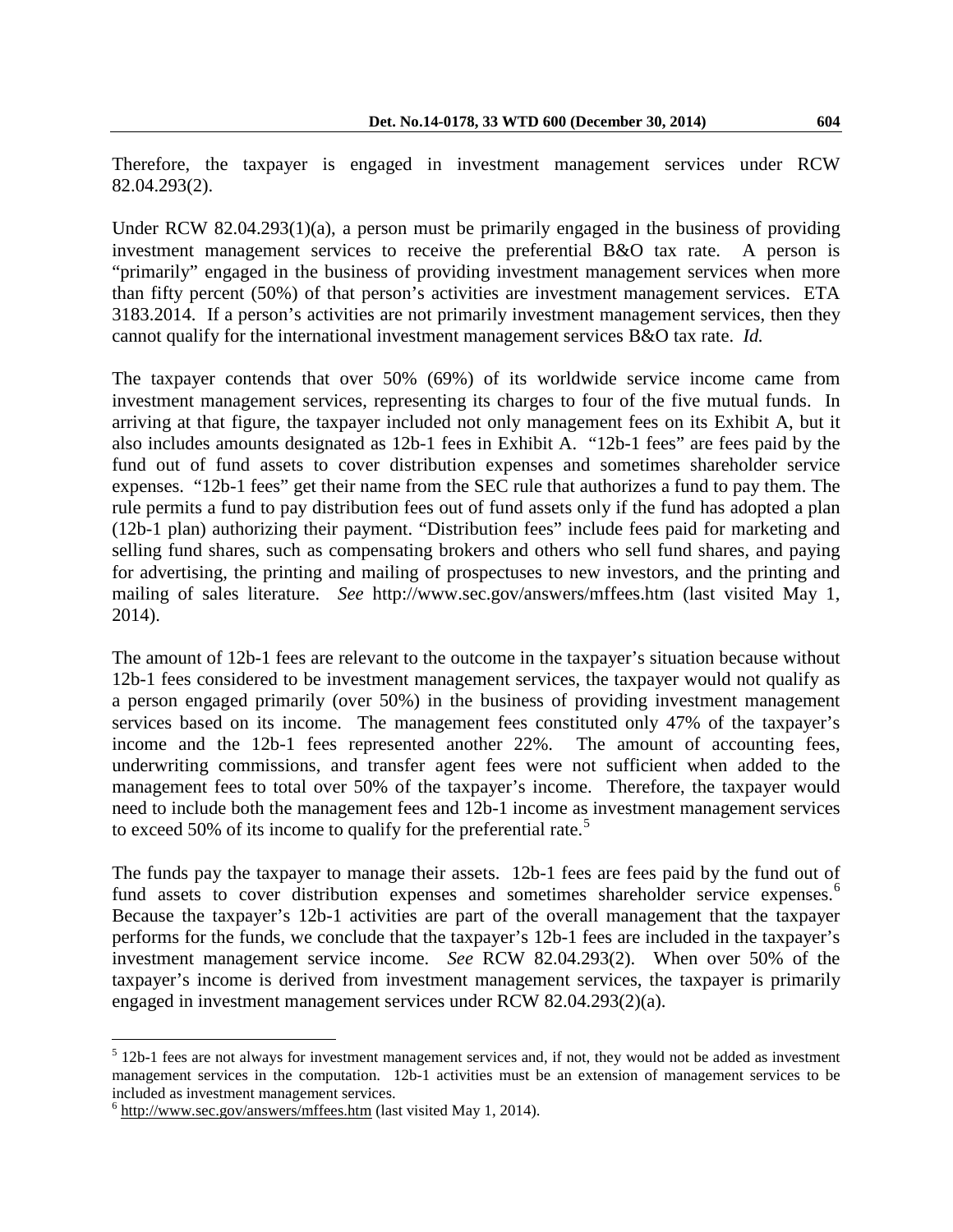We will next consider whether the taxpayer derives at least 10% of its gross income from investment management services from collective investment funds with at least ten percent of their investments located outside the United States under RCW 82.04.293(2)(b)(ii). Collective investment funds include a mutual fund or other regulated investment company. RCW 82.04.293(3)(a). "Investments are located outside the United States if the underlying assets in which the investment constitutes a beneficial interest reside or are created, issued or held outside the United States." RCW 82.04.293(4). According to the taxpayer's schedules of 2012 investments for four of the mutual fund clients, over 10% of the value of those funds were comprised of specific securities issued in foreign countries. Because 69% of the taxpayer's 2012 income was derived from those four mutual fund clients, over 10% of the taxpayer's income was derived from rendering investment management services to qualifying clients.

A taxpayer must periodically review the source of its income to determine whether it continues to meet the necessary criteria to report income under the international investment management services B&O tax classification, which may be subject to future audit verification. ETA 3183. Since the taxpayer has a long term relationship with the five mutual funds, it has a very consistent client base that does not vary or fluctuate significantly. For such a taxpayer, a single verification date each year may be appropriate. *Id.* The taxpayer must verify at least annually, that it its source of income still meets the requirements to qualify for the international investment management services preferential rate classification under RCW 82.04.290(1). From the additional information that the taxpayer provided with its petition, it appears the taxpayer qualified for the preferential international investment management services preferential rate classification under RCW 82.04.290(1), subject to verification.

In conclusion, the taxpayer is entitled to the preferential B&O tax rate only for income earned from investment management services under RCW 82.04.290. Other service income and income taxable under different classifications, such as retailing, earned by the taxpayer is taxable at the rates for those classifications, not at the preferential B&O tax rate under RCW 82.04.290(1).

This conclusion is based on the taxpayer's representations to us and figures provided for 2012. We do not know whether the taxpayer meets the requirements for the preferential rate in other years. When the taxpayer's income from investment management services exceeds 50% of its income, and at least ten percent of the gross income of the taxpayer is derived from providing investment management services to mutual funds with at least ten percent of their investments located outside the United States, the taxpayer may apply the rate under RCW 82.04.290(1) to its income from investment research, investment consulting, portfolio management, fund administration, fund distribution, investment transactions, or related investment services in accordance with ETA 3183.2014.<sup>[7](#page-5-0)</sup>

 $\overline{a}$ 

<span id="page-5-0"></span> $7$  [The conclusion reached in this determination is based upon the taxpayer's representation of the facts. We did not receive the documentation necessary to independently verify the facts provided by the taxpayer. Therefore, the result remains subject to future audit verification.]